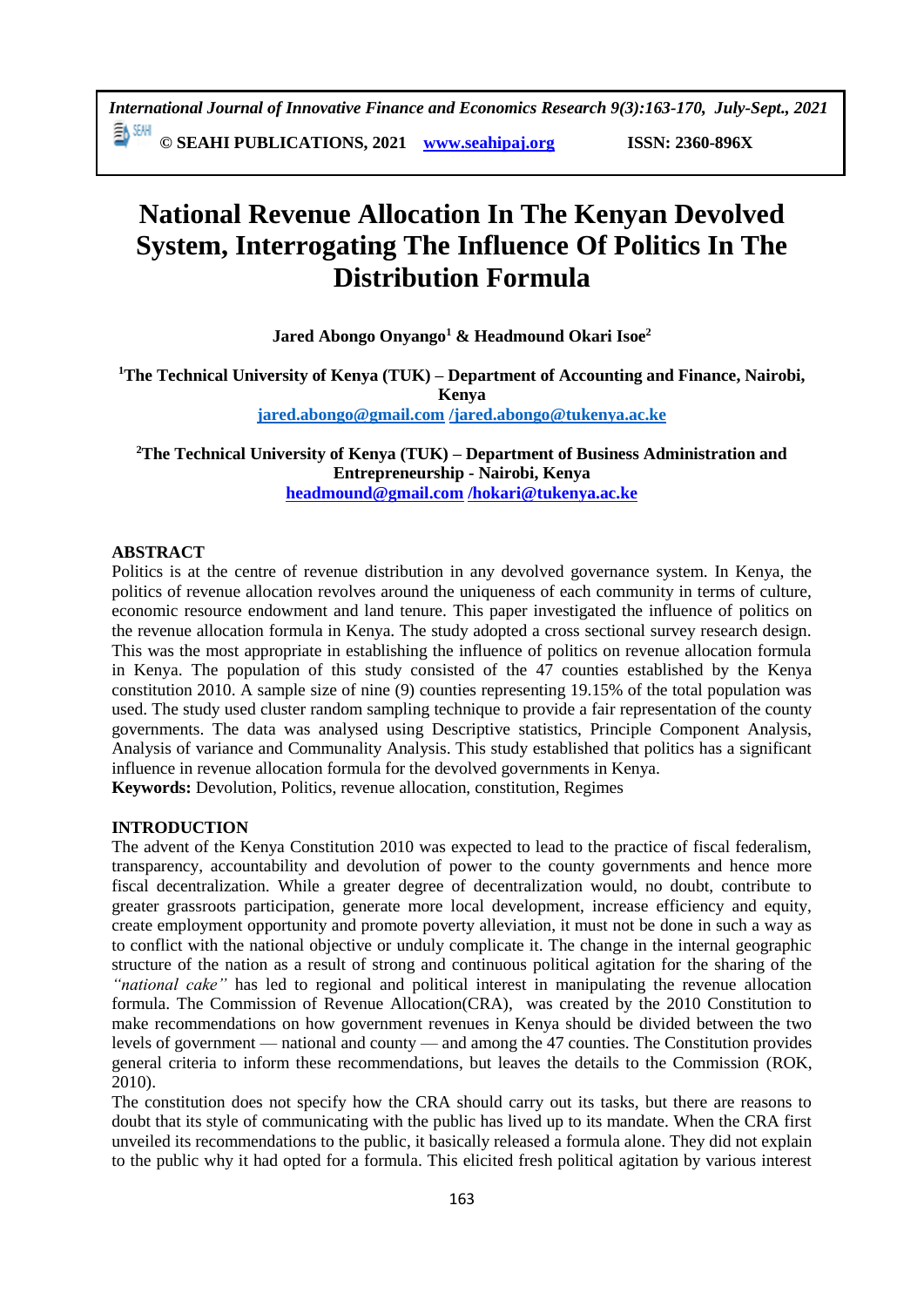groups on the need to understand the formula. The CRA held a number of forums since the formula's release, to receive public comment on it. But the Commission has never remedied the fatal flaw in its initial approach.

CRA claims to have done a costing of the functions to be performed by counties and national government. The CRA also claims, too, to have benchmarked with the international experience and that the proposed weight of each parameter was based on "Monte Carlo simulations," as well as considerations of the Commission's own internal analyses and judgments. However the details of this information is not available to the public. The public could not therefore objectively debate and vet the formula because of lack of background information.

Presenting the formula without logic behind it made the quality of its debate and interrogation to be low. Those whom the formula seemed to defend it while those who are disadvantaged by the formula rejected and denigrated it. People may engage with the formula's key variables, but without the information they need to actually decide whether the CRA's recommendations are sensible. The objective of this paper is therefore to determine the political influence on the resulting revenue allocation formula in Kenya.

#### **RESEARCH METHODOLOGY**

The study used cross sectional survey study. The design enabled the researcher to collect data using questionnaires. Interview was also conducted face to face with county government officers to collect data. The study adopted the causal survey research because the data gathered was quantitative and qualitative in nature as well as pre-planned and structured. This helped in attempting to explain the cause and effect relationship between the politics in Kenya and the revenue allocation formula arrived at by the Commission on Revenue Allocation in Kenya. In the end this design helped to understand which variables were the cause and which variables were the effects. It also helped to determine the nature of relationship between the causal variables and the effect predicted.

#### **LITERATURE REVIEW**

At independence in 1963, Kenya ushered in a sense of great expectations among its citizenry. There was high anticipation that Kenyans would no longer experience poverty, disease and ignorance, thereby reducing the inequalities and inequities propagated by the colonialists (Boone, 2012). However, repressive policies designed by colonial and post-colonial governments resulted in dissent and gave rise of irredentism and the need for secession. The actions of the state towards the politically incorrect groups exemplify the kneejerk responses in political re alignments. A scorched-earth policy was adapted against such peoples and the injustices set in (Birch, 2003).

Infrastructural and other investments by post-colonial Kenya governments favoured the so-called high yielding areas and the presidents region (Kenyatta and Moi eras). To punish the peoples of other regions for dissension, the Kenyatta and Moi governments deprived these communities' key infrastructural investments. The government's focus of social and physical infrastructure was noticeable in key sectors such as education, health and water supply (KHRC, 2010). Even with the introduction of the District Focus for Rural Development in the 1980s, which was meant to redirect resources to formerly economically neglected areas, the unequal distribution and investment continued. Such measures were instrumental in fuelling and sustaining a sense of neglect and of not belonging to Kenya.

Weak governance and leadership presented a major challenge on issues of equity and equality within the country. In the past, public appointments paid little attention to Kenya's diversity. In this context non-appointment of citizens from some communities served to exclude them from participating in national development agenda and highlighting the regions' plight to the government. Equally, the steady mismanagement of public financial resources and increasingly autocratic and repressive presidencies did little to alleviate the situation of the peoples of the marginalized areas (Boone, 2012). Continued repression of other regions was the order of the day and as such, these and other governance challenges did not augur well to enhance access to resources by these regions between 1963 and 1978 (Birch, 2003). There were no specific and effective economic redistributive mechanisms put in place by the postcolonial governments. National policies, such as Sessional Paper No. 10 of 1965 whose thrust was to focus public investment on areas with the highest absorptive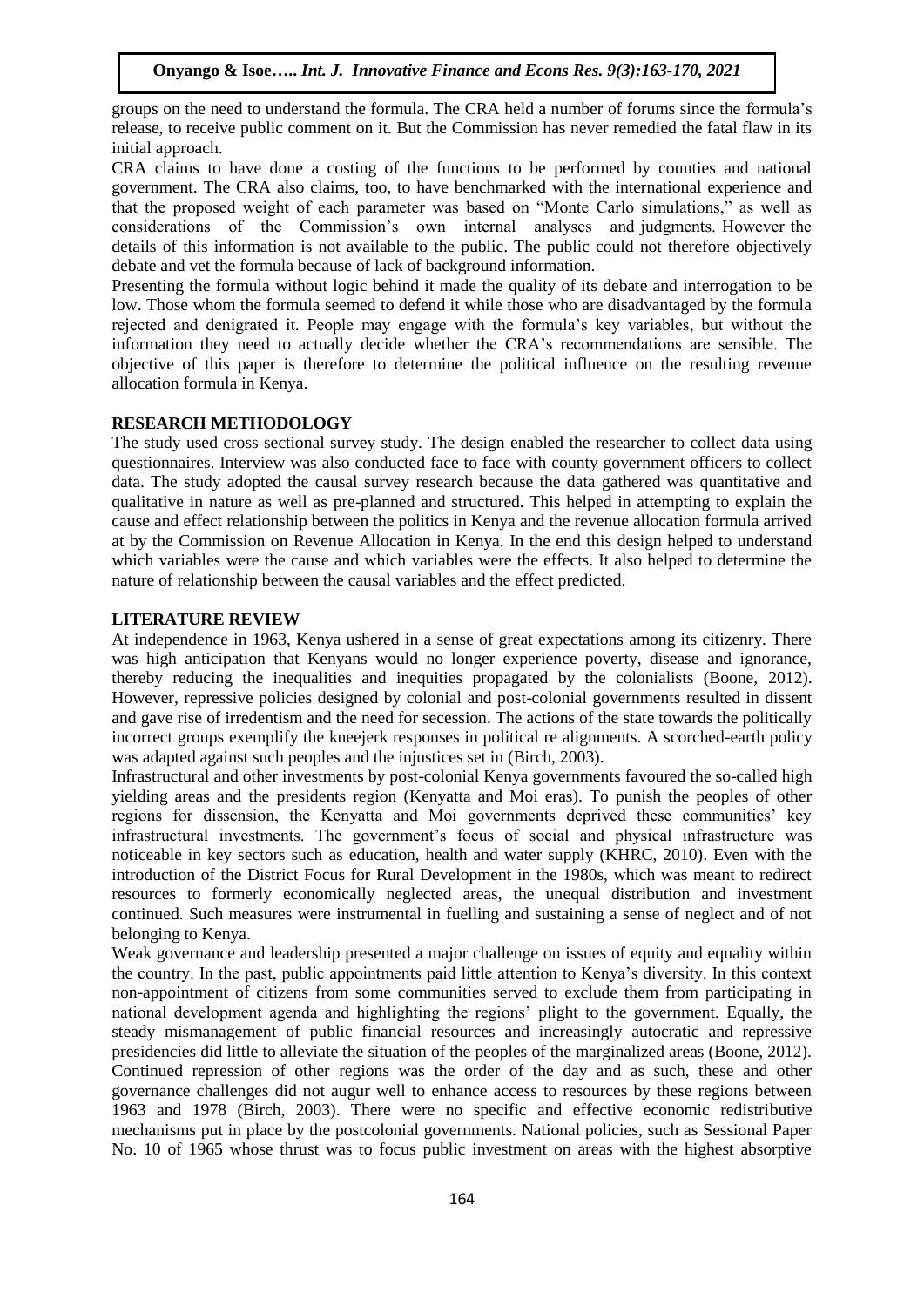capacity resulted in the concentration of resources away from areas largely ignored during the colonial period (KHRC, 2011).

There was little change after 1978. Despite the Nyayo philosophy of Love, Peace and Unity, there was little attention paid to past grievances among Kenyans and in particular those from marginalised areas during the 1980s and 1990s. Specifically, through the 1980s and 1990s, there was: (i) Lack of decisive land reforms and persistence of land based conflicts; (ii) Little regard for Kenya's diversity vis-à-vis public appointments and recruitment within civil service; (iii) Inequitable distribution of budgetary resources; (iv) Mismanagement of public resources; and (v) Autocratic governance, among other challenges (KHRC, 2011). In addition, constitutional changes promoted the concentration of power in the presidency. Concurrently, budgetary resources remained overly centralized and development remained disproportionate despite the launch of the District Focus for Rural Development and the fifth National Development Plan's (1984-88) under the central theme of 'mobilising resources for equitable development' (Birch, 2003). The espousal of structural adjustment programmes through Sessional Paper No. 1 of 1986 further deepened vertical and regional inequalities. The net effect of this for marginalized areas was continued exclusion from access to resources and consequently perpetuation of acute poverty (Goldsmith, 2011).

Increasing perceptions of exclusion among various groups in society resulted in an escalation of internal demands for democratic governance and the return to multi-partyism, as well as calls for a new constitutional dispensation from the 1990s well into the new millennium (Boone, 2012). The 2002 elections brought the National Alliance Rainbow Coalition (NARC), which enjoyed massive goodwill from the citizenry, to power. The goodwill yielded some positive momentum towards a shared future. However, the NARC government performed badly in terms of economic distribution and inclusiveness. They perpetuated existing nationally divisive conditions including inadequate attention to regional and other inequalities, which kept alive feelings of selective exclusion and continued marginalization for the minorities and other perennially marginalised groups (KHRC, 2011).

The balkanization of the country and increased ethnic bigotry arising from the struggle over the control of the constitution review process only added to a sense of hopelessness in Kenyans but worse still among the marginalised. In essence, marginalised groups were not given recognition in the Proposed Constitution of 2005 and this partly explains its rejection at the referendum. Increasingly the period 2002 to 2007 was a 'failed revolutionary period'; the marginalised groups were perhaps the most frustrated since they continued to live in the lowest rank of Kenya's economic pecking.

These frustrations came to the surface bare after the debacle of the disputed elections of December 2007. The 2007/2008 post-election violence was partly a culmination of an escalation of inter-ethnic rivalry and feelings of exclusion and marginalization. Like the previous governments, the post-2003 regime perpetuated the monopolization of key public appointments by the ruling elite, but increasingly found no purpose in attending to the question of the marginalised and historical injustices meted on Kenyans by past regimes (Keriga, 2009). Issues relating to the equitable distribution of resources seem to have excluded from the agendas of successive governments or were deliberately ignored. Spatial segregation of services, intergenerational reproduction of poverty increasingly has fostered inequality in the marginalised areas (Goldsmith, 2011). The huge investment on Thika Road superhighway is just fresh in many marginalised groups minds whose areas have not had a murram road let alone a tarmacked road since independence.

The foregoing discussion provides a broad picture of the historical context of neglect, exclusion and lack of distributive mechanisms in Kenya. It is evident that little was done by post- independence regimes to promote equitable distribution of resources and specifically recognize minorities and the marginalised by positively redressing these injustices (Keriga, 2009). It was not until the promulgation of the new Constitution (2010) that the marginalised and minorities were recognized. To this end, Kenya cannot afford to make any other missteps in its bid to have an all-inclusive development.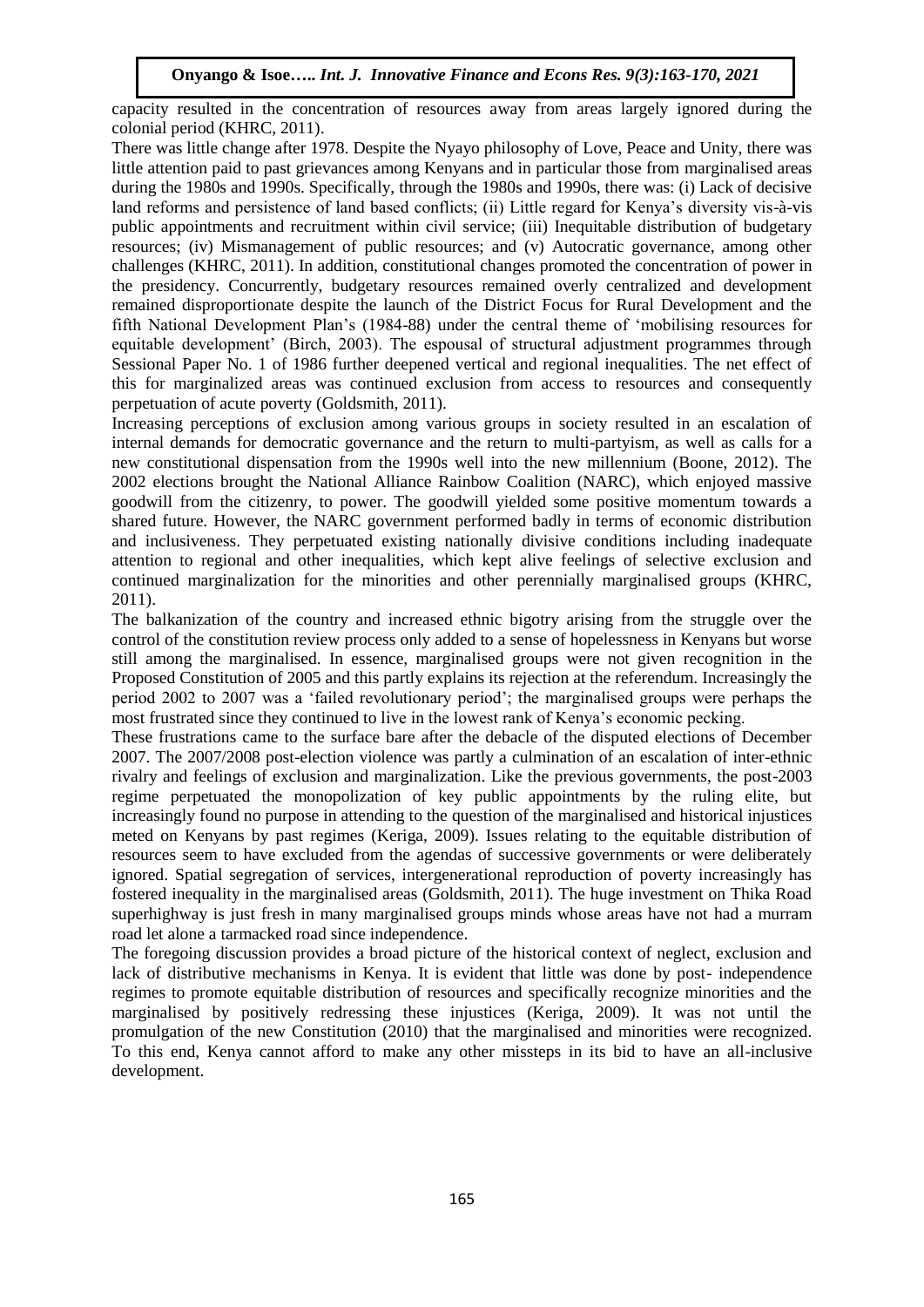## **RESULTS AND INTERPRETATIONS**

#### **Political Influence on Revenue Allocation**

The study sought to establish the influence of politics on revenue allocation in Kenya. The frequency and percentage distribution of the findings on the independent variable; Political Influence on revenue allocation are displayed and discussed below.

#### **Opinion leaders' perception**

The study revealed that 7.9% strongly agree that the opinion leaders' perception on revenue allocation to county influences the revenue allocation Formula, 21.1% agreed with the statement. This makes a total of 29% of the respondents agreeing to the statement as shown in table 4.18. 12.7% of the respondents were undecided while 29% and 28.5% disagreed and strongly disagreed respectively. A mean response of 2.5 and a standard deviation of 1.312 is an indication of the need to critically evaluate the opinions of the political leaders because of the political patronage in Kenya. **Table 1.00: The Opinion Leaders' Perception**

|       |                          | <b>Frequency</b> | Percent |       | <b>Valid Percent</b> Cumulative Percent |
|-------|--------------------------|------------------|---------|-------|-----------------------------------------|
| Valid | <b>Strongly Disagree</b> | 65               | 28.5    | 28.5  | 28.5                                    |
|       | Disagree                 | 68               | 29.8    | 29.8  | 58.3                                    |
|       | Neutral                  | 29               | 12.7    | 12.7  | 71.1                                    |
|       | Agree                    | 48               | 21.1    | 21.1  | 92.1                                    |
|       | <b>Strongly Agree</b>    | 18               | 7.9     | 7.9   | 100.0                                   |
|       | <b>Total</b>             | 228              | 100.0   | 100.0 |                                         |

#### **Table 1.01: Weighted Mean Statistic**

|                                                                                                                    | N                |                  | Mean       | <b>Std. Deviation</b> |
|--------------------------------------------------------------------------------------------------------------------|------------------|------------------|------------|-----------------------|
|                                                                                                                    | <b>Statistic</b> | <b>Statistic</b> | Std. Error | <b>Statistic</b>      |
| The opinion leaders' perception on<br>revenue allocation to county<br>influences the revenue allocation<br>Formula | 228              | 2.50             | .087       | 1.312                 |
| Valid N (listwise)                                                                                                 | 228              |                  |            |                       |

#### **The Past political Injustices are Critical in Allocating Revenue to Counties**

The study revealed that only 32.9% (8.8% and 24.1%) were in agreement that the past political injustices are critical in allocating revenue to county governments in Kenya. 28.1% were indifferent while 39% (29.8% and 9.2%) disagreed with this statement. A mean response of 2.93 and a standard deviation of 1.122 is an indication of the need to consider past political injustices in revenue allocation in Kenya.

### **Table 1.02: The past political injustice**

|       |                          | <b>Frequency</b> | <b>Percent</b> | <b>Valid Percent</b> | <b>Cumulative Percent</b> |
|-------|--------------------------|------------------|----------------|----------------------|---------------------------|
| Valid | <b>Strongly Disagree</b> | 21               | 9.2            | 9.2                  | 9.2                       |
|       | Disagree                 | 68               | 29.8           | 29.8                 | 39.0                      |
|       | Neutral                  | 64               | 28.1           | 28.1                 | 67.1                      |
|       | Agree                    | 55               | 24.1           | 24.1                 | 91.2                      |
|       | <b>Strongly Agree</b>    | 20               | 8.8            | 8.8                  | 100.0                     |
|       | <b>Total</b>             | 228              | 100.0          | 100.0                |                           |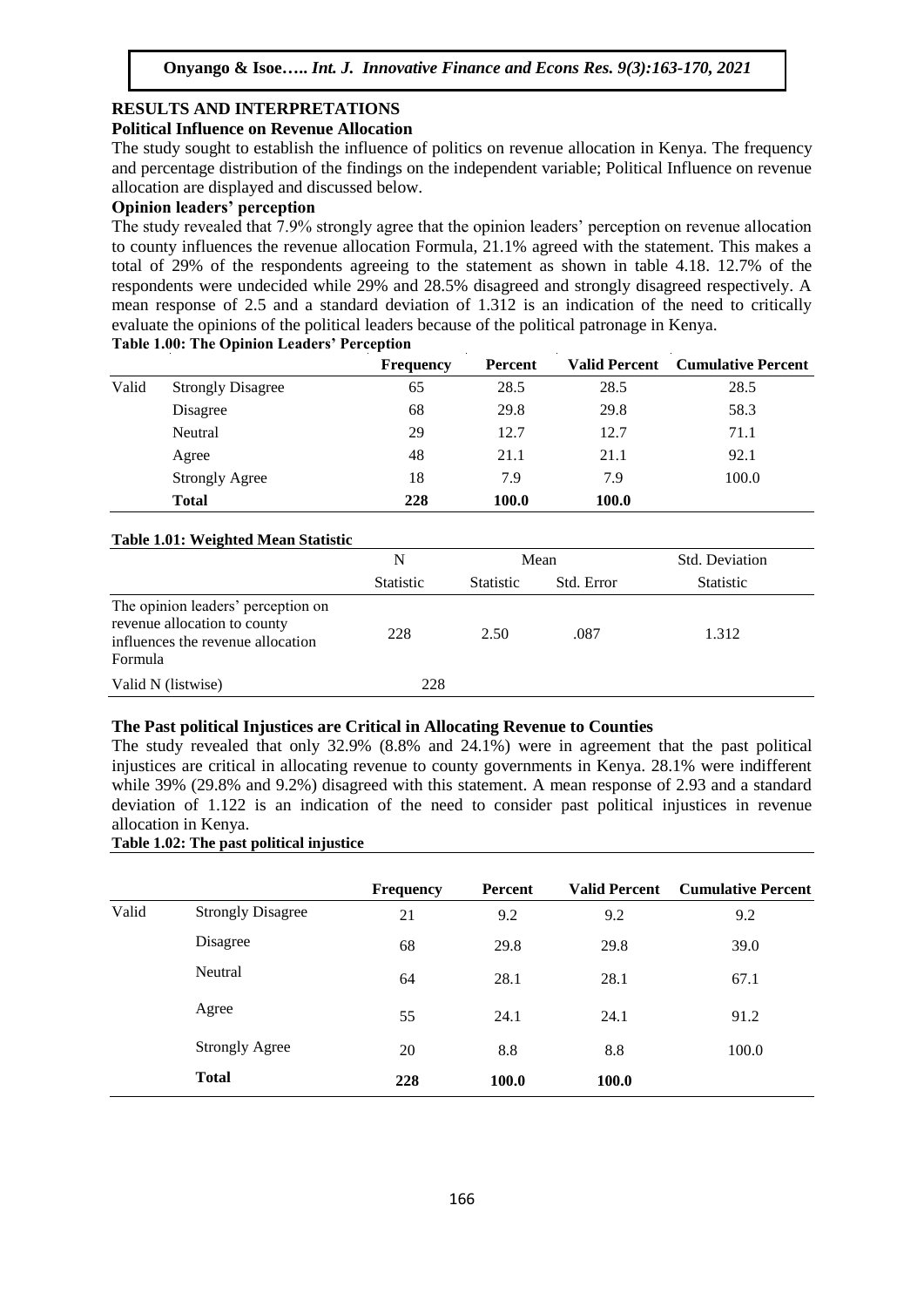#### **Onyango & Isoe…..** *Int. J. Innovative Finance and Econs Res. 9(3):163-170, 2021*

# **Table 1.03: Weighted Mean for the Past Political Injustices**

|                                                                                                       | N                |                  | Mean       | Std. Deviation   |
|-------------------------------------------------------------------------------------------------------|------------------|------------------|------------|------------------|
|                                                                                                       | <b>Statistic</b> | <b>Statistic</b> | Std. Error | <b>Statistic</b> |
| The past political injustices are critical<br>in allocating revenue to county<br>governments in Kenya | 228              | 2.93             | .074       | 1.122            |
| Valid N (listwise)                                                                                    | 228              |                  |            |                  |

#### **Marginalization Policies of Past Political Regimes**

The study revealed that a paltry 9.6% strongly agreed that the marginalization policies of past political regimes has an impact on revenue allocation to county governments in Kenya, further 22.8% agreeing with the statement. 28.9% of the respondents were undecided while 38.6% of the respondents were of a contrary opinion as shown in table 1.03. A mean response of 2.43 and a standard deviation of 1.220 as represented in table 1.04 is an indication of the need to consider marginalization policies of past political regimes when formulating the revenue allocation formula for sharing revenue amongst the devolved county governments of Kenya.

#### **Table 1.04: Marginalization policies of past political Regimes**

|       |                                                                                                                             | Frequency | Percent          | <b>Valid Percent</b> | <b>Cumulative Percent</b> |
|-------|-----------------------------------------------------------------------------------------------------------------------------|-----------|------------------|----------------------|---------------------------|
| Valid | <b>Strongly Disagree</b>                                                                                                    | 44        | 19.3             | 19.3                 | 19.3                      |
|       | Disagree                                                                                                                    | 44        | 19.3             | 19.3                 | 38.6                      |
|       | Neutral                                                                                                                     | 66        | 28.9             | 28.9                 | 67.5                      |
|       | Agree                                                                                                                       | 52        | 22.8             | 22.8                 | 90.4                      |
|       | <b>Strongly Agree</b>                                                                                                       | 22        | 9.6              | 9.6                  | 100.0                     |
|       | <b>Total</b>                                                                                                                | 228       | 100.0            | 100.0                |                           |
|       | <b>Table 1.05: Weighted Mean for Past Political Regimes</b>                                                                 |           |                  |                      |                           |
|       |                                                                                                                             | N         |                  | Mean                 | Std. Deviation            |
|       |                                                                                                                             | Statistic | <b>Statistic</b> | Std. Error           | <b>Statistic</b>          |
|       | Marginalization policies of past political<br>regimes has an impact on revenue<br>allocation to county governments in Kenya | 228       | 2.43             | .081                 | 1.220                     |

#### **Political Affiliation has an influence on the Revenue Allocation to County Governments in Kenya**

The study revealed that only 7% of the respondents strongly agreed that Political Affiliation has an influence on the Revenue Allocation to County Governments in Kenya. A further 19.3% agreed with the statement while 30.7% were neutral. On the other hand 25.9% of the respondents disagreed with the statement while 17.1% strongly disagreed as shown in table 1.05. A mean response of 2.73 and a standard deviation of 1.162 as shown in table 1.05 is an indication of the need to consider Political Affiliation when formulating the revenue allocation formula. **Table 1.06: Political Affiliation Statistics**

|       |                          | Frequency | Percent | Valid Percent | Cumulative<br>Percent |
|-------|--------------------------|-----------|---------|---------------|-----------------------|
| Valid | <b>Strongly Disagree</b> | 39        | 17.1    | 17.1          | 17.1                  |
|       | Disagree                 | 59        | 25.9    | 25.9          | 43.0                  |
|       | Neutral                  | 70        | 30.7    | 30.7          | 73.7                  |
|       | Agree                    | 44        | 19.3    | 19.3          | 93.0                  |
|       | <b>Strongly Agree</b>    | 16        | 7.0     | 7.0           | 100.0                 |
|       | Total                    | 228       | 100.0   | 100.0         |                       |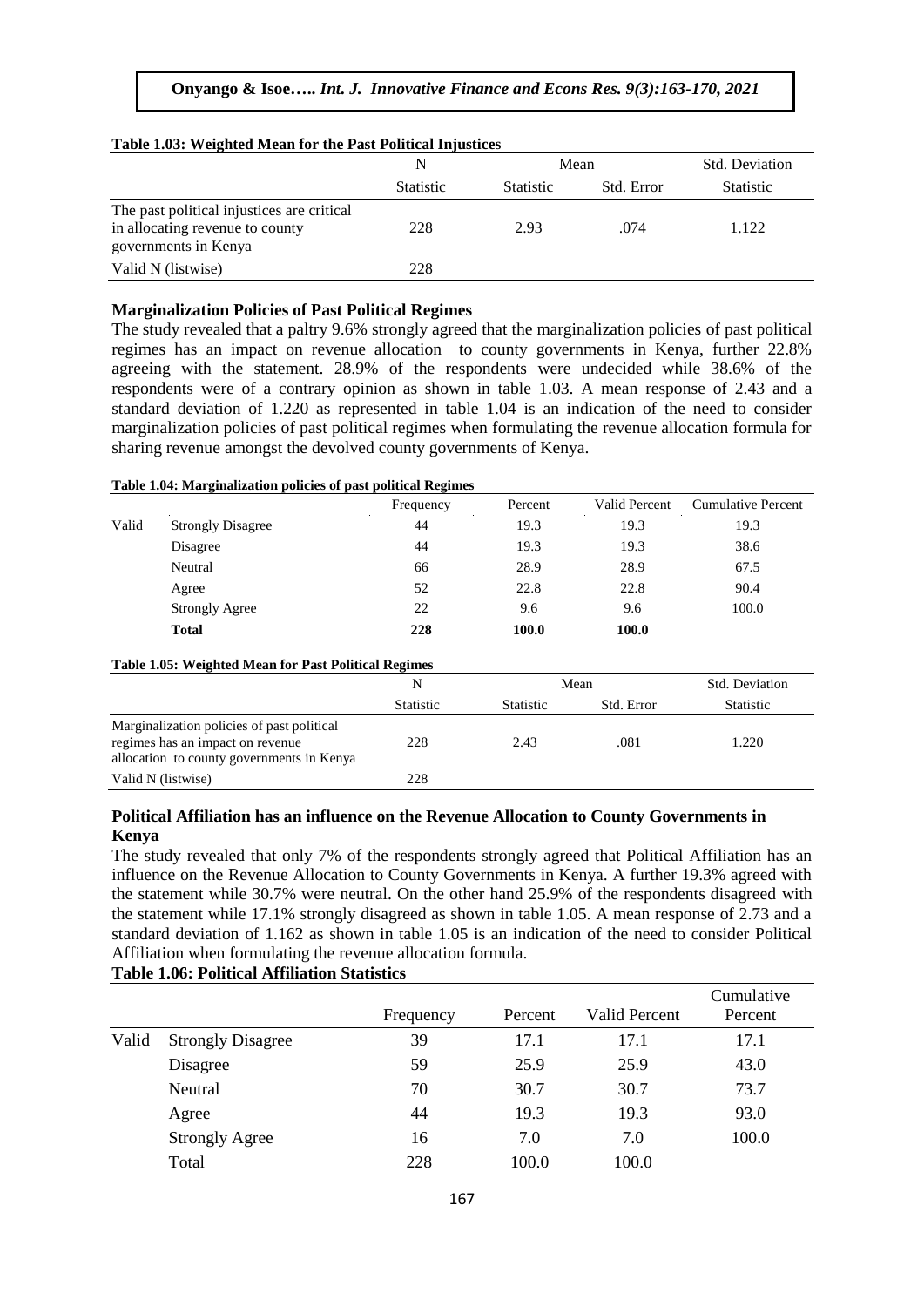#### **Onyango & Isoe…..** *Int. J. Innovative Finance and Econs Res. 9(3):163-170, 2021*

| Table 1.07: Weighted Mean for Political Affiliation                                                             |                  |                  |            |                  |  |
|-----------------------------------------------------------------------------------------------------------------|------------------|------------------|------------|------------------|--|
|                                                                                                                 | N                |                  | Mean       | Std. Deviation   |  |
|                                                                                                                 | <b>Statistic</b> | <b>Statistic</b> | Std. Error | <b>Statistic</b> |  |
| Political Affiliation has an<br>influence on the Revenue<br><b>Allocation to County</b><br>Governments in Kenya | 228              | 2.73             | .077       | 1.162            |  |
| Valid N (listwise)                                                                                              | 228              |                  |            |                  |  |

#### **Coefficients**

Table 1.07 shows a positive beta coefficient of 18.4%, which further confirms that Political Influence on revenue allocation, has a positive influence on the revenue allocated to each county in the revenue allocation formula in Kenya.

#### **Pearson Correlation Coefficient for Political Influence on Revenue Allocation**

Pearson's Correlation indicates the extent of interdependence between two variables. There is an 18.4% positive correlation between Political Influence on revenue allocation and the revenue allocated per county to the devolved governments in Kenya. This confirms that politics play a critical role in determining the revenue allocation formula.

#### **Table 1.08: Pearson Coefficients for Political Influence**

|                            |                            | <b>Revenue Allocation per</b> |                            |
|----------------------------|----------------------------|-------------------------------|----------------------------|
|                            |                            | County                        | <b>Political Influence</b> |
| <b>Revenue Allocation</b>  | Pearson Correlation        |                               | .184                       |
| Formula                    | $Sig. (2-tailed)$          |                               | .000                       |
|                            | N                          | 228                           | 228                        |
| <b>Political Influence</b> | <b>Pearson Correlation</b> | .184                          |                            |
|                            | Sig. (2-tailed)            | .000                          |                            |
|                            | N                          | 228                           | 228                        |

Table 1.07 indicates that Political Influence on revenue allocation is statistically significant since its p-value is less than .05 ( $p$ -value =.000).

#### **Table 1.09: Coefficients of Political Influence**

| Model                                        | Unstandardized<br>Coefficients |            | Standardized<br>Coefficients |       | Sig. |
|----------------------------------------------|--------------------------------|------------|------------------------------|-------|------|
|                                              | В                              | Std. Error | <b>Beta</b>                  |       |      |
| (Constant)                                   | 1.549                          | 0.279      |                              | 5.563 | .000 |
| Political Influence on Revenue<br>Allocation | .180                           | .067       | .184                         | 2.680 | .008 |

Using the summary presented in Table 1.08, a linear regression model of the form,  $Y = \alpha + \beta X i$  can be fitted as follows:

Y = 1.549 +0.180X1*+ µ* ......................................................................**Equation 3**

#### **Regression Analysis for Political Influence on the Constitution**

This was carried out in order to determine whether the independent variable, political influence can be relied on in explaining the change in the dependent variable, revenue allocation Formula for the devolved government of Kenya. The coefficients obtained indicate that the correlation coefficient (R) between the independent variable and the strategic management of counties in Kenya was .184 which is a positive correlation relationship. Table 1.09 shows a coefficient of determination  $(R^2)$  of .034, which means that this variable alone can explain up to 3.4% of the variations in the dependent variable, revenue allocation Formula.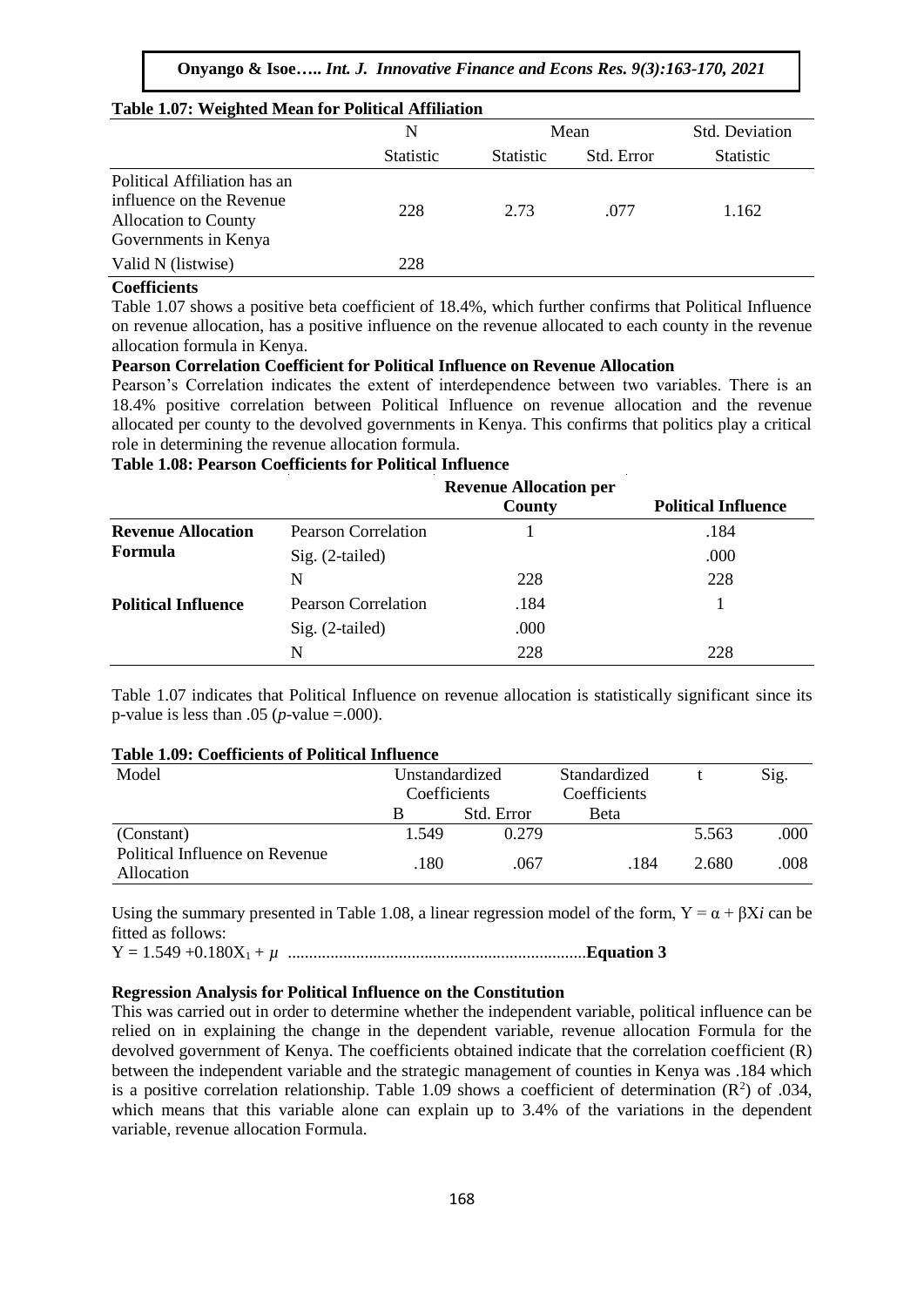|  |  |  | <b>Table 1.10: Model Fitness for Political Influence</b> |
|--|--|--|----------------------------------------------------------|
|  |  |  |                                                          |

| <b>Model Summary</b> |     |                |                         |                   |
|----------------------|-----|----------------|-------------------------|-------------------|
| Model                |     | $\mathbf{R}^2$ | Adjusted $\mathbb{R}^2$ | Std. Error of the |
|                      |     |                |                         | Estimate          |
|                      | 184 | 034            | .032                    | 3.46189           |

#### **ANOVA for Political Influence on Revenue Allocation**

An ANOVA test was performed on the variable, Political Influence on revenue allocation and the results are summarised in Table 1.10. The table shows that the variable has a P- value equal to .018, demonstrating that the model is statistically significant in explaining the change in the dependent variable, considering that the P-value is less than .05 at the 95% level of confidence.

| Table 4.30: ANOVA for Political Influence |  |  |
|-------------------------------------------|--|--|
|-------------------------------------------|--|--|

| Model      | <b>Sum of Squares</b> | Df  | <b>Mean Square</b> |       | Sig. |
|------------|-----------------------|-----|--------------------|-------|------|
| Regression | 18.406                |     | 4.602              | 3.055 | 018  |
| Residual   | 335.909               | 223 | 1.506              |       |      |
| Total      | 354.316               | າາາ |                    |       |      |

Based on the empirical results presented in Table 4.33, the Null Hypothesis  $(H<sub>04</sub>)$  is rejected and a conclusion reached that, at 5% level of significance, the Kenyan Politics has an influence on revenue allocation in Kenya. As discussed in section 2.55 of this paper, Ojo (2009) concludes that contemporary issues in Nigeria's political economy show that perhaps the most important issue of fiscal federalism is the revenue allocation formula, the sharing of national revenue among the various tiers of government (vertical revenue sharing) as well as the distribution of revenue among the state governments (that is, horizontal revenue allocation). In a similar study, Ikeji (2011) concludes that Federalism provides a framework for solving the political problem of administration and the economic problem of resource distribution. The explained further that in practice, sometimes, the optimization of administrative costs is an economic issue, where also the distribution of resources involves some political issues in determining the constitutional criteria for such allocation in such a way that will ensure equality and/or equity. Akpan and Umodong (2003) observe that redistribution that can ensure equality will not guarantee efficiency, thus the question of balancing the inefficiency and equality in an acceptable way encompasses the use of economic and political means to induce compromise and agreement. This may involve the use of consultation approach to power balancing and the protection of rights.

#### **CONCLUSION**

The study sought to establish whether Politics in Kenya influences revenue allocation in Kenya. The findings reveal that indeed there is a positive correlation between Political Influence on revenue allocation and the revenue allocation Formula for the devolved governments in Kenya. This confirms that politics play a critical role in determining the revenue allocation formula. Based on the empirical results from this study, the Null Hypothesis is rejected and a conclusion reached that, at 5% level of significance, the Kenyan Politics has an influence on revenue allocation formula in Kenya.

#### **Policy Implication**

In most political jurisdictions, politics and political players play a key role in defining and establishing policy that guide fundamental social economic constructs. From the findings of this paper, politics has an influence in determining revenue distribution in Kenya. It is important that distribution policies, be designed to promote equitable distribution of national resources for instance recognize minorities and the marginalised who may not necessarily have a major voice or influence in the national political discourse.

#### **REFERENCES**

Anderson, G. (2007). *Nigerian Fiscal Federalism Seen from a Comparative Perspective*, Notes for Address to Governors' Forum *Short Versus Long Coalitions: Electoral Accountability and the Size of the Public Sector.* Abuja, Nigeria.

Benard Dafflon (2012) Voluntary amalgamation of local governments: the Swiss debate in the European context